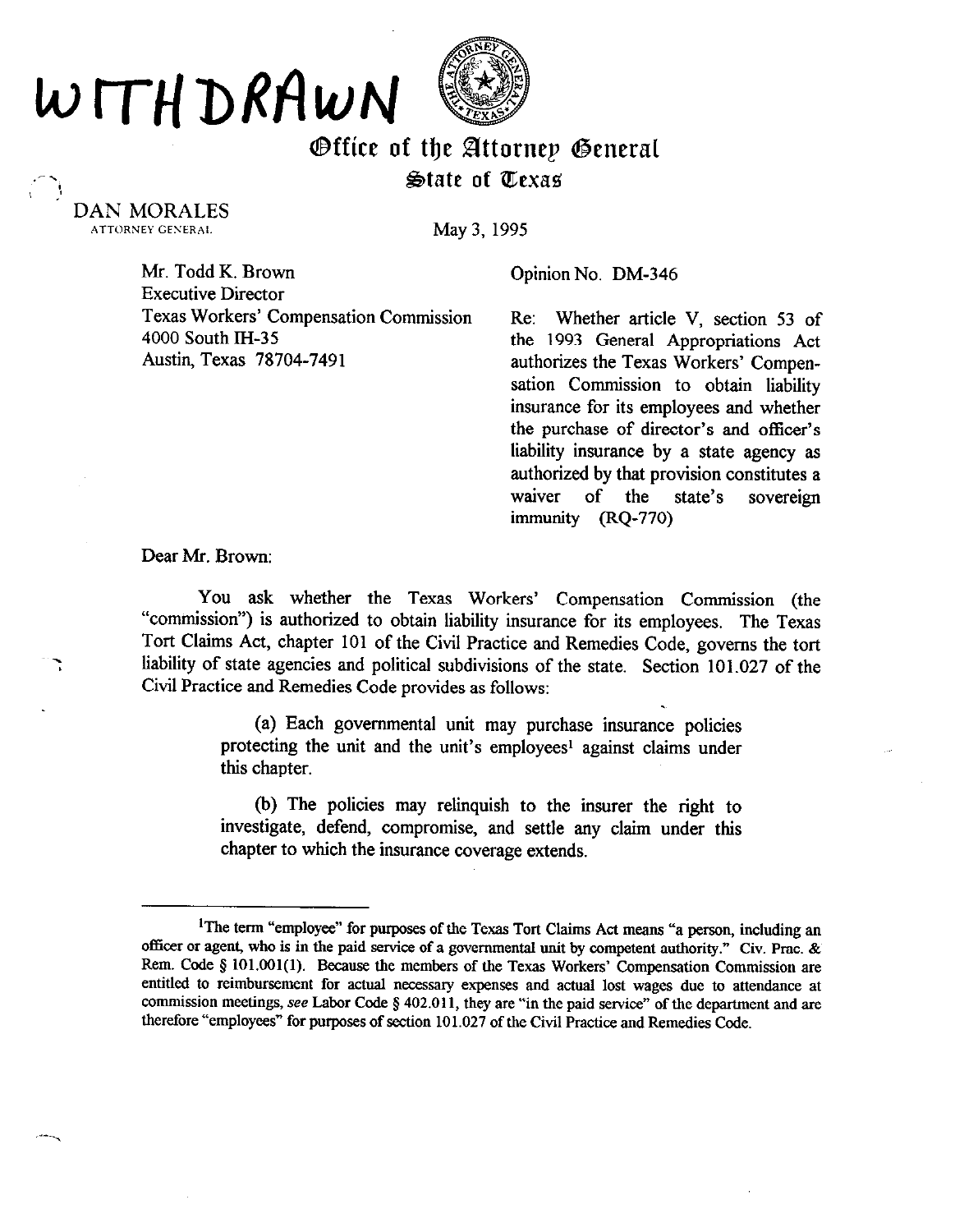(c) This state or a political subdivision of the state may not require an employee to purchase liability insurance as a condition of employment if the state or the political subdivision is insured by a liability insurance policy. [Footnote added.]

Article V, section 53 of the 1993 General Appropriations Act, Act of May 27, 1993, 73d Leg., R.S., ch. 1051, art. V, 5 53, 1993 Tex. Sess. Law Serv. 4463, 5363, provides in pertinent part as follows:

> **Sec. 53. Tort Claims Act.** None of the funds appropriated in this Act may be expended for the purpose of purchasing policies of insurance covering claims arising under the Texas Tort Claims Act. Notwithstanding the foregoing, state agencies may purchase director's or officer's liability insurance with appropriated funds for the agency's appointed commission or board members and executive management staff.<sup>2</sup> [Footnote added.]

We understand that insurance companies have offered full coverage for all commission employees at no additional cost over the costs for coverage of the commission members3 and executive management. You ask, "if such additional coverage can be obtained at no additional costs to the state, is it permitted by the scope of Section 53."

Section 53 prohibits the use of appropriated fhnds for the purchase of liability insurance covering claims under the Texas Tort Claims Act and permits the use of appropriated funds for the purchase of director's and officer's liability insurance. That section 53 prohibits the use of appropriated funds for the purchase of liability insurance covering claims arising under the Texas Tort Claims Act for employees does not by implication permit the department to obtain such insurance for its employees at no cost. We believe, however, that section 101.027 of the Civil Practice and Remedies Code authorizes the department to obtain such insurance. Subsection (a) of that provision authorizes the department to *purchase* liability insurance covering claims under the Texas Tort Claims Act for its employees. We see no reason why that authority would not include the authority to obtain such liability insurance for employees at no cost. We

<sup>&</sup>lt;sup>2</sup>We note that in the past, appropriations acts contained provisions similar to section 53 that included the first sentence of section 53 but not the second. This office repeatedly concluded that these provisions precluded state agencies from using appropriated funds to purchase any liability insurance under the Texas Tort Claims Act. See, e.g., Attorney General Opinions JM-889 (1988), JM-625 (1987), N-551 (1986), H-900 (1976), M-1215 (1972). The second sentence of section 53 first appeared in the 1993 General Appropriations Act. See infra p. 5.

<sup>&</sup>lt;sup>3</sup>The commission members are appointed by the governor. See Labor Code  $\S$  402.001(a).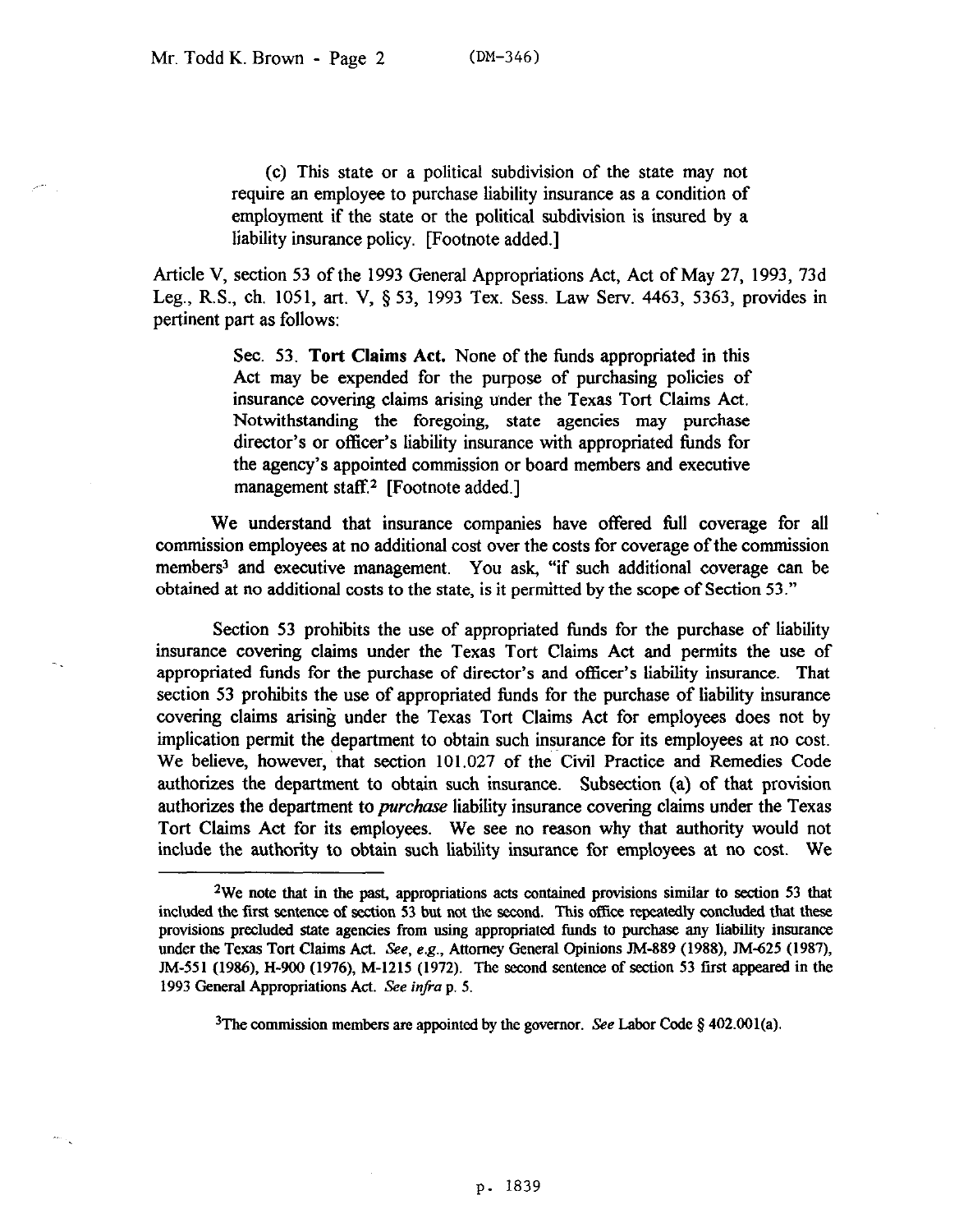caution, however, that the determination whether such liability coverage is actually obtained for employees at no cost would involve the resolution of factual issues and is therefore beyond the purview of the opinion process.

You also ask what level of management within the commission is insurable as "executive management staff' as that term is used in section 53. Section 53 permits the purchase of "director's or *officer's* liability insurance with appropriated funds for the agency's appointed commission or board members and *executive management staff."*  (Emphasis added.) The term "officer" in section 53 is taken from the private sector where the purchase of director's and officer's liability insurance is a common corporate practice. We do not believe it is used in its usual, narrow, public-sector sense, that is, a person upon whom the legislature has devolved a sovereign function of the government to be exercised by the officer for the benefit of the public largely independent of the control of others. See *Aldine Indep. Sch. Dist.* v. *Standley,* 280 S.W.2d 578, 583 (Tex. 1955). Rather, we believe that the term "officer," when taken together with the term "executive management staff," is intended to refer to those who would be considered executive officers of the department in the corporate sense, which is somewhat broader in scope. Cf. Holm v. *Mutual Serv. Casualty Ins. Co.*, 261 N.W.2d 598, 600 (Minn. 1977) (using cases in the context of insurance policies covering private corporations by analogy to construe the term "executive officer" in general liability policy issued to municipality); see also infra note 4.

The more recent cases we have found that discuss whether a particular person is an executive officer of a corporation for purposes of liability insurance coverage consider such factors as the person's connection with top officers of the corporation, the person's authority outside of his or her department, whether the person has a large number of employees under his or her control, the person's authority to hire and fire, the person's authority to help shape corporate policy, and the person's authority to make contracts on behalf of the corporation. *See, e.g., Diamond Intern. Corp. v. Allstate Ins. Co.,* 712 F.2d 1498, 1503 (1st Cir. 1983); *Vega v. Southern ScrapMaterial Co.,* 517 F.2d 254, 258 (5th Cir. 1975); *Industrial Indem. Co. v. Duwe, 707* P.2d 96, 100 (Or. App. 1985); Greene v. *Wright, 365 So.2d 551, 558 (La. App. 1978). See generally Joseph B. Conder, Who is An Executive Oficer of Insured Within Meaning of Liability Insurance Policy,*  1 A.L.R.Sth 139-40 (1992). Although we have not found any Texas cases construing the term "executive officer" in an insurance policy, we believe a Texas court would follow these more recent cases in construing the term, Moreover, we believe that these factors reflect the legislature's intent in using the terms "officer" and "executive management staff" together in section 53.4

<sup>41</sup>n *Helm v. Mutual Service Casuaity Insurance Co.,* 261 N.W.Zd 598, 601 (Minn. I977), tbe court limited the term "executive officer" in the context of a general liability policy issued to a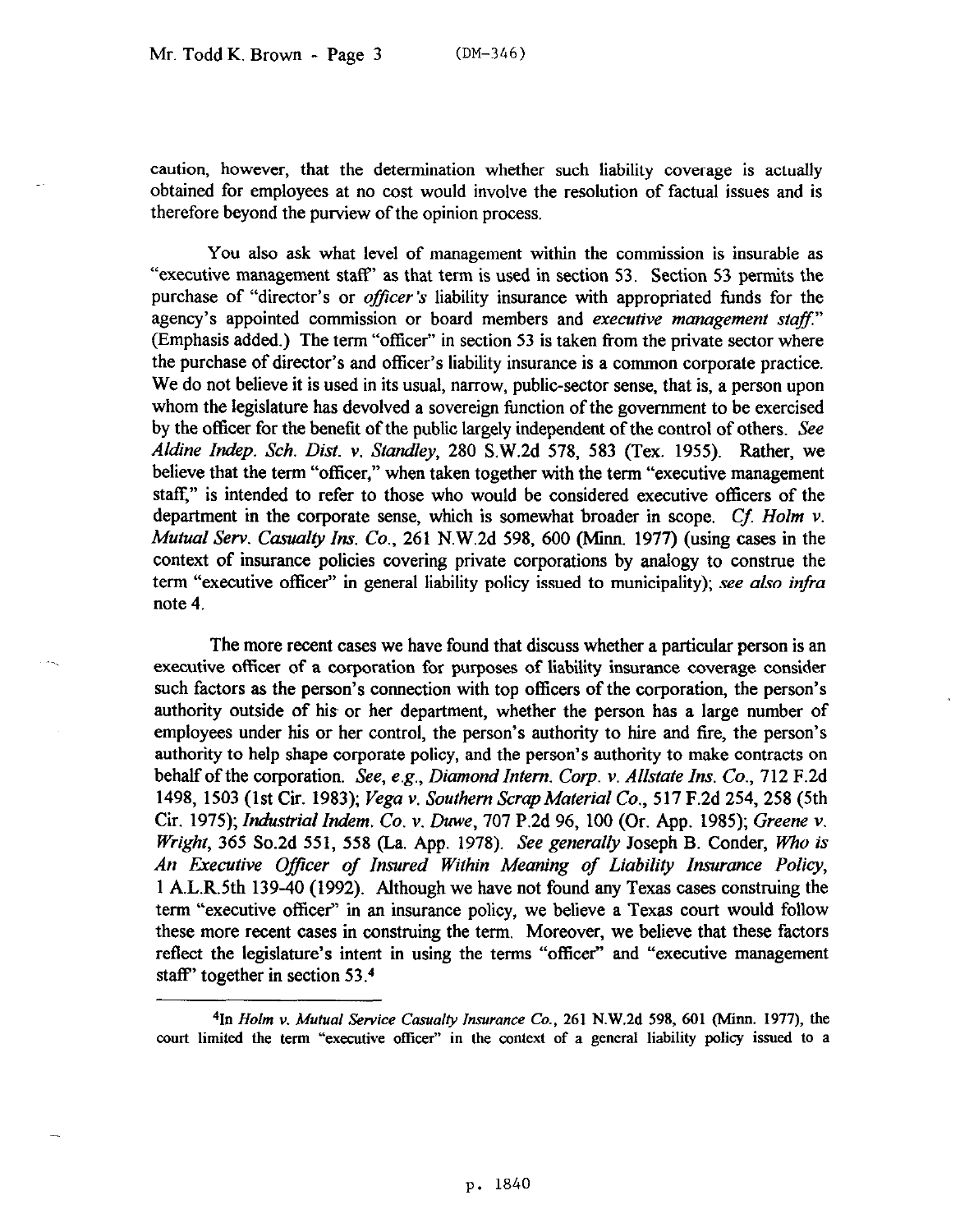Section 402.063 of the Labor Code authorizes the commission to appoint an executive director who "is the executive officer and administrative head of the commission. The executive director exercises all rights, powers, and duties imposed or conferred by law on the commission, except  $\ldots$  [those] specifically reserved  $\ldots$  to members of the commission [and] serves at the pleasure of the commission." Labor Code § 402.041; see also id. § 402.004(b) (voting requirements for decisions regarding employment of executive director). The executive director conducts "the day-to-day operations of the commission in accordance with policies established by the commission and otherwise implement[s] commission policy." *Id.* § 402.042(a). In addition, the executive director appoints division directors who serve at his or her pleasure. *Id.*  § 402.021. Thus, at the very minimum, the executive director is "executive management staff' for purposes of director's and officer's liability insurance. Whether other positions are included in the term "executive management staff" according to the factors described above involves issues of fact and must be determined on a case-by-case basis.<sup>5</sup> See also *mpra* note 4.

You also ask whether the purchase of director's and officer's liability insurance by a state agency as authorized by section 53 constitutes a waiver of the state's sovereign immunity. The Texas Tort Claims Act provides for limited governmental liability, and waives sovereign immunity to suit to the extent of that liability. See Civ. Prac. & Rem. Code  $\S$ § 101.021, .025. "To the extent an employee has individual immunity from a tort claim for damages," it is not affected by the Texas Tort Claims Act. *Id. 5* 101.026. Paid board and commission members are "employees" for purposes of the Texas Tort Claims Act. See *supra* note 1. In essence, you ask whether section 53 constitutes a waiver of the state's sovereign immunity to any greater extent than the waiver in the Texas Tort Claims Act. We believe it does not for the following reasons.

<sup>5</sup>For example, section 402.021 of Labor Code requires the executive director to appoint "directors" of the divisions of the commission" and provides that they "serve at the pleasure of the executive director." Although the directors listed in section 402.021 are clearly at-will employees, we do not believe that their at-will status is dispositive in determining whether they are "executive management staff" for purposes of the appropriations act provision. Rather, whether such employees are "executive management staff' will depend upon the factors set forth above.

<sup>(</sup>footnote continned)

nnmicipahty to cover only those persons "whose position, power, and duties are established in the municipal charter." We decline to construe the appropriations act provision to authorize the purchase of liability insurance only for those department employees whose position, power, and duties are established pursuant to state law. Most state agencies have only one or at most two positions set forth by statute. Section 53 uses the term "executive management staff." The use of the term staff suggests that the legislature intended to authorize state agencies to purchase liability insurance for more than one or two positions.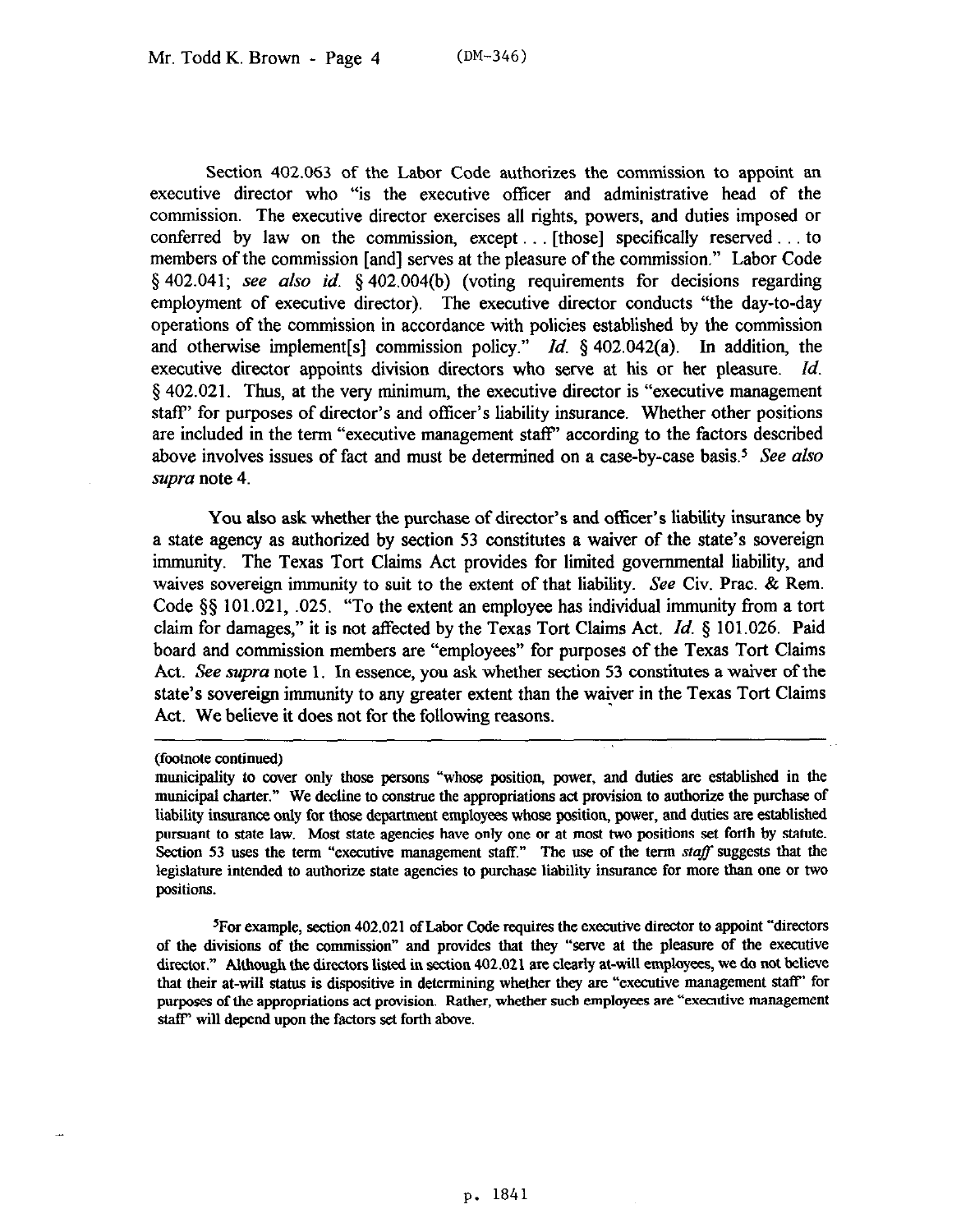We believe that the second sentence of section 53 refers only to director's and ofiicer's liability insurance covering claims arising under the Texas Tort Claims Act. This language was offered as an amendment to the appropriations act by Representative Alexander on the House floor during second reading. See H.J. of Tex., 73d Leg., at 1142-43 (1993). Representative Alexander did not explain the purpose of the amendment, and we are not aware of any other legislative history. Therefore, we construe the language on its face and in its statutory context. As noted above, section 101.027 of the Texas Tort Claims Act provides that each governmental unit may purchase insurance policies protecting its employees, including its officers and directors, against claims under the act. For many years, section 53 and its counterparts in previous appropriations acts, see *mpm* note 2, effectively prohibited state agencies from doing so, at least with appropriated funds.6 The newly added second sentence of section 53 appears to have been intended to eliminate this obstacle with respect to director's and officer's liability insurance. It does not appear to be intended to authorize state agencies to obtain insurance to cover suits against directors and officers arising under the common law or statutes other than the Texas Tort Claims Act.

Were we to conclude otherwise, the second sentence of section 53 could run afoul of the Texas Constitution, Article III, section 35 of the Texas Constitution prohibits the enactment of general legislation in a general appropriations bill. See Moore v. *Sheppard,*  192 S.W.2d 559, 561 (Tex. 1946); Attorney General Opinions DM-93 (1992), DM-81 (1992), JM-1151 (1990), MW-389 (1981), MW-51 (1979), V-1254 (1951), V-1253 (1951). A rider to a general appropriations bill may do no more than "detail, limit, or restrict the use of the [appropriated] funds or otherwise insure that the money is spent for the required activity for which it is therein appropriated." Attorney General Opinion V-1254 (1951) at 17 (quoting summary).

Specific statutory authority is necessary to authorize state agencies to purchase liability insurance.7 Attorney General Opinions TM-625 (1987), H-1318 (1978). The second sentence of section 53 would be constitutionally intirm if it were construed to authorize state agencies to obtain insurance to cover suits against directors and officers arising under the common law or statutes other than the Texas Tort Claims Act, to the extent such authority does not exist under general law. Although we realize there is some question as to the utility of director's and *officer's* insurance for claims arising under the

<sup>%</sup>ee Attorney General Opinions JM-889 (1988), JM&25 (1987), JM-551 (1986), H-900 (1976), M-1215 (1972).

<sup>&</sup>lt;sup>7</sup>For statutes authorizing state agencies to purchase liability insurance, see Civil Practice and Remedies Code section 101.027 and Government Code section 612.002.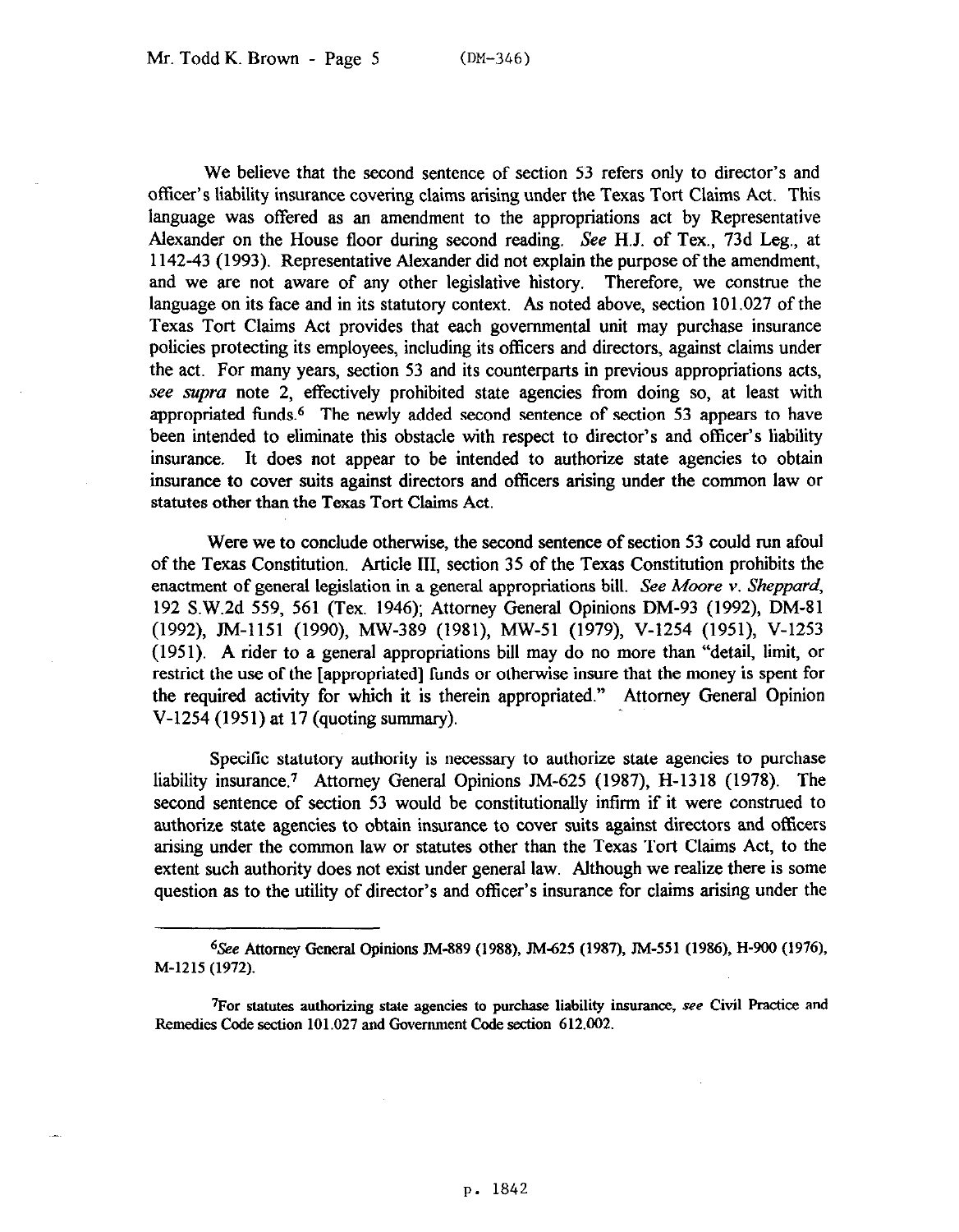Texas Tort Claims Act, $\delta$  we cannot conclude that the legislature intended impermissibly to enact general law authorizing the purchase of broader insurance coverage in the appropriations act. See Gov't Code § 311.021(1) (it is presumed that in enacting a statute the legislature intended compliance with the constitution). We also note that if the second sentence of section 53 were construed to authorize state agencies to purchase director's and officer's insurance for claims arising under other statutes and the common law, we would have to carefully consider whether such coverage would run afoul of article III, section 51 of the Texas Constitution. See Tex. Const. art. III, § 51 (legislature shall have no power to make any grant or authorize the making of any grant of public moneys to any individual); Attorney General Opinion H-70 (1973) at 5-6 (where there is no risk of governmental liability, to provide insurance fimds to discharge the liability of an individual school district trustee would be a grant of public money or aid of an individual in violation of article III, sections 51 and 52 of the Texas Constitution).

For the foregoing reasons, we conclude that the second sentence of section 53 authorizes state agencies to purchase director's and officer's liability only for claims arising under the Texas Tort Claims Act. Therefore, we also conclude that the second sentence of section 53 does not waive sovereign immunity to any greater extent than it is waived by the Texas Tort Claims Act.

<sup>&</sup>lt;sup>8</sup>As noted above, the Texas Tort Claims Act does not waive individual immunity. See Civ. Prac. & Rem. Code  $\S$  101.026. A suit against a state employee or member of a state governing body in his or her personal capacity would not arise under the Texas Tort Claims Act. In addition, a state employee or member of a state governing body is entitled to indemnitieation in suits arising out of a bread range of official conduct. See id. ch. 104. If we are correct that the second sentence of section 53 refers only to director's and officer's liability insurance covering claims arising under the Texas Tort Claims Act, then it is difficult to imagine what sort of claims such insnrance would cover.